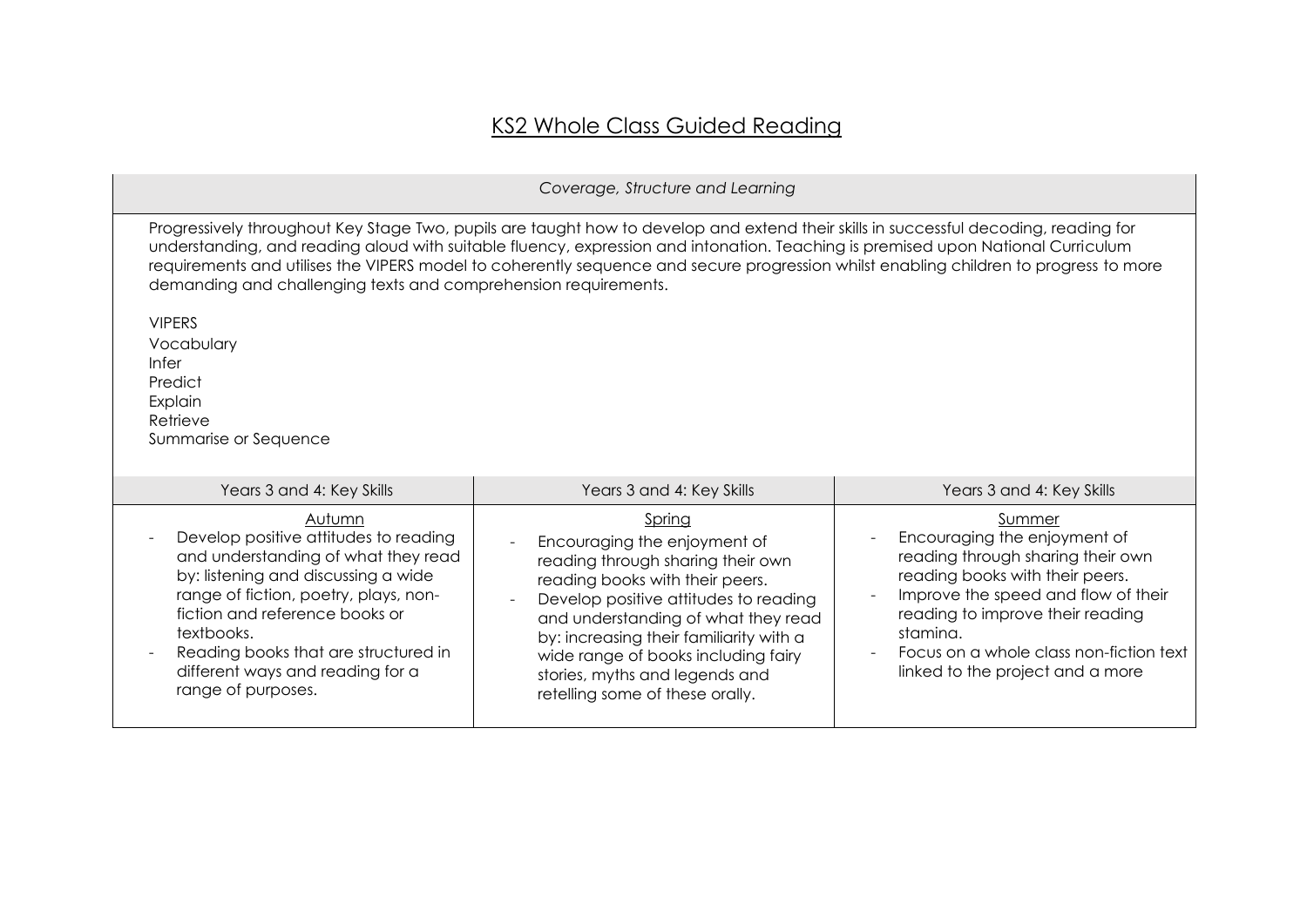| Read with intonation, volume, and<br>expression, with support from whole-<br>class peers and the teacher modelling.<br>Develop skim and scan skills to find the<br>evidence in the text to answer a<br>question. (Retrieve)<br>Explain the meaning of words in<br>context and identify how language,<br>structure and presentation can<br>contribute to meaning (Explain and<br>Vocabulary)<br>Draw inferences such as inferring<br>characters' feelings, thoughts and<br>motives from their actions, and<br>justifying inferences with evidence<br>(Infer)<br>Predict what might happen from<br>details stated and implied (Predict)<br>Sequence and Identify main ideas<br>within a paragraph of a chapter.<br>(Summarise/Sequence) | Prepare poems and play scripts to<br>read aloud and to perform,<br>showing understanding through<br>intonation, tone, volume and<br>action.<br>Continue to develop the skills of<br>VIPERS from the Autumn term in<br>the context of a different text type<br>e.g. Poetry and Plays.<br>Draw inferences such as inferring<br>characters' feelings, thoughts and<br>motives from their actions, and<br>justifying inferences with evidence<br>$($ Infer $)$<br>Predict what might happen from<br>details stated and implied<br>(Predict)<br>Sequence and Identify main ideas<br>within a paragraph of a chapter.<br>(Summarise/Sequence) | challenging fictional story to<br>develop inference.<br>In the context of a different text<br>type and a more challenging text,<br>continue to develop the speed<br>and accuracy of their VIPERS skills.<br>Support the children to formulate<br>their own VIPERS questions to show<br>their understanding of the text. |
|---------------------------------------------------------------------------------------------------------------------------------------------------------------------------------------------------------------------------------------------------------------------------------------------------------------------------------------------------------------------------------------------------------------------------------------------------------------------------------------------------------------------------------------------------------------------------------------------------------------------------------------------------------------------------------------------------------------------------------------|-----------------------------------------------------------------------------------------------------------------------------------------------------------------------------------------------------------------------------------------------------------------------------------------------------------------------------------------------------------------------------------------------------------------------------------------------------------------------------------------------------------------------------------------------------------------------------------------------------------------------------------------|-------------------------------------------------------------------------------------------------------------------------------------------------------------------------------------------------------------------------------------------------------------------------------------------------------------------------|
| Years 5 and 6: Key Skills                                                                                                                                                                                                                                                                                                                                                                                                                                                                                                                                                                                                                                                                                                             | Years 5 and 6: Key Skills                                                                                                                                                                                                                                                                                                                                                                                                                                                                                                                                                                                                               | Years 5 and 6: Key Skills                                                                                                                                                                                                                                                                                               |
| Autumn<br>Develop positive attitudes to reading<br>and understanding of what they read<br>by: listening and discussing a wide<br>range of texts: classic poetry and<br>stories from other cultures<br>Read with intonation, volume,<br>understanding and expression, with<br>support from whole- class peers,                                                                                                                                                                                                                                                                                                                                                                                                                         | Spring<br>Read with intonation, volume,<br>understanding and expression,<br>with support from whole- class<br>peers, improve and self - correct,<br>practice and rehearse as required                                                                                                                                                                                                                                                                                                                                                                                                                                                   | Summer<br>Engage with progressively more<br>challenging texts - classic<br>literature and employ all VIPERS<br>Read ever more fluently, confident<br>and with support from the class                                                                                                                                    |